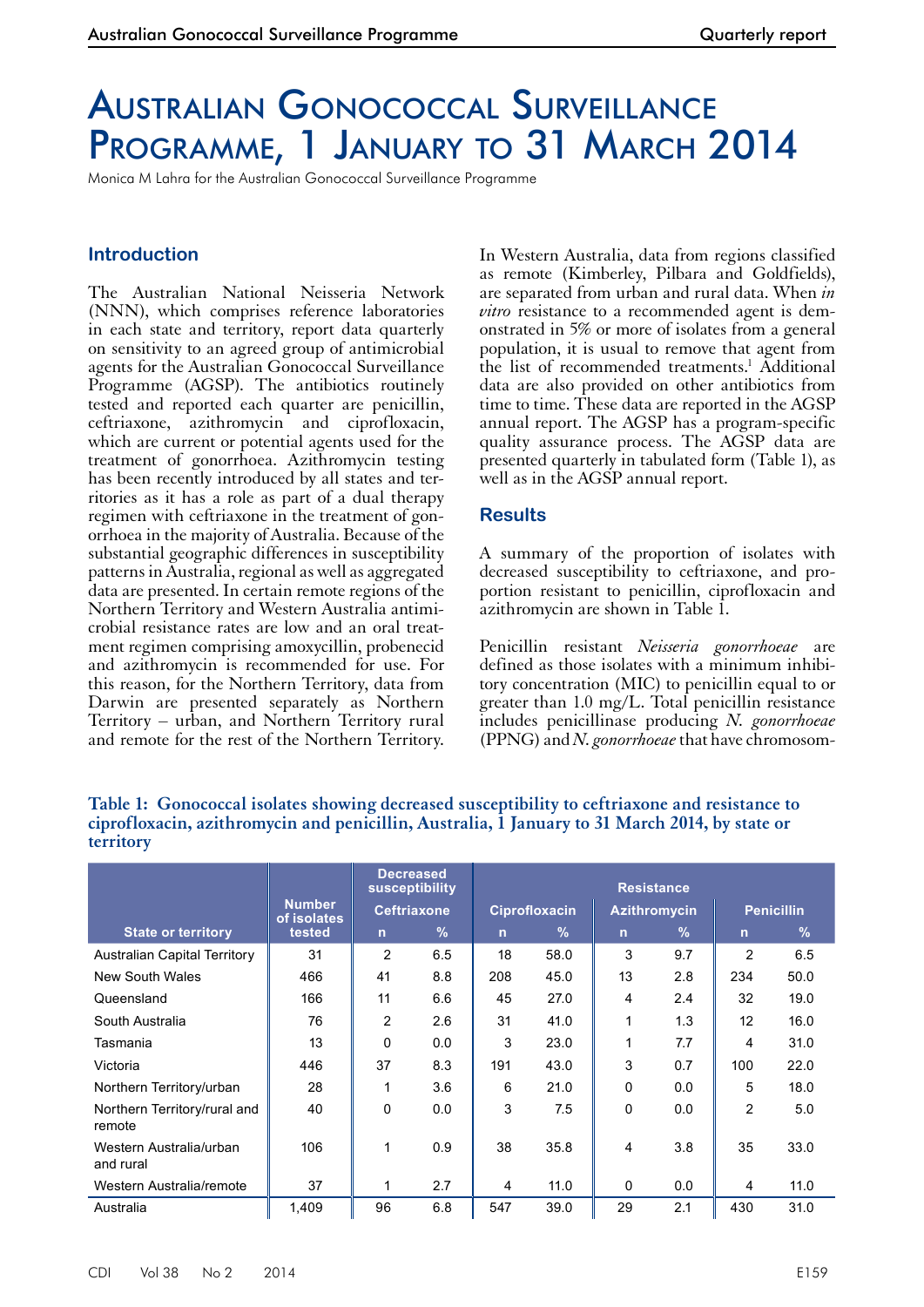ally mediated resistance to penicillin (CMRP). In areas classified as remote, in the Northern Territory and Western Australia, a treatment regimen based on oral amoxycillin, probenecid and azithromycin is used. Penicillin resistance in remote Northern Territory was reported in 2 of 40 strains tested and 4 of 37 strains tested from remote areas of Western Australia. A low number of cultures are collected in these remote regions, due in part to increasing use of nucleic acid amplification testing (NAAT). In Western Australia, the introduction of a targeted NAAT, developed by the NNN to detect PPNG, is in use to enhance surveillance.<sup>2,3</sup>

Ciprofloxacin resistance includes isolates with a MIC to ciprofloxacin equal to or greater than  $0.06 \,\mathrm{mg/L}$ .

Azithromycin resistance is defined as a MIC to azithromycin equal to or greater than 1.0 mg/L. In 2013, gonococcal strains with azithromycin high level resistance were reported from Victoria and Queensland.<sup>4</sup> There were no isolates reported in Australia with high level resistance with an azithromycin (MIC value  $>256$  mg/L) in this quarter, 2014.

Ceftriaxone MIC values in the range 0.06– 0.125 mg/L have been reported in the category decreased susceptibility since 2005. To date there has not been an isolate reported in Australia with a ceftriaxone MIC value >0.125 mg/L.

In the 1st quarter of 2014 there was a decrease in the proportion of *N. gonorrhoeae* isolates with decreased susceptibility to ceftriaxone, predominantly from New South Wales and Victoria, when compared with the same quarter in 2013; and in the annual data for 2013. $^4$  When compared with the 1st quarter of 2013, there was a decrease from 9.7% to 6.8% in the proportion of *N. gonorrhoeae* isolates with decreased susceptibility to ceftriaxone nation- ally, but this is more than double that reported in the 3rd quarters of 2011 and 2012 (2.7%–3.5%).

The highest proportions of isolates with decreased susceptibility to ceftriaxone were reported from the eastern states: Victoria, New South Wales and Queensland. In New South Wales there were 41 strains with decreased susceptibility to ceftriaxone and of those, 40/41 (98%) were multidrug-resistant (MDR); 33/41 (80%) were from males; and 13/41 (32%) were isolated from extra genital sites (rectal and pharyngeal). In Victoria, there were 37 strains with decreased susceptibility to ceftriaxone and, of those,  $31/37$   $(83\%)$  were MDR strains, 37/37 (100%) were from males, and 23/37 (62%) were isolated from extra genital sites (rectal and pharyngeal). In contrast, there were no gonococci with decreased susceptibility to ceftriaxone reported from the remote Northern Territory, or Tasmania and low numbers were reported from Western Australia.

The proportion of strains with decreased susceptibility to ceftriaxone is of increasing concern in Australia and overseas, as this is phenotypic of the genotype with the key mutations that are the precursor to ceftriaxone resistance.<sup>5</sup> There are recent reports of ceftriaxone 500 mg treatment failures from Victoria and New South Wales. These patients had pharyngeal infections where the gonococcal strains had ceftriaxone MIC values in the range  $0.03-0.06$  mg/L.<sup>6,7</sup> Until 2014 there had not been an isolate reported in Australia with a ceftriaxone MIC value  $> 0.125$  mg/L.<sup>4</sup> In late December 2013 there was a new MDR gonococcal strain with a ceftriaxone MIC of 0.5 mg/L, the highest ever reported in Australia (unpublished data from the NNN). To date there has been no evidence of spread of this strain in the 1st quarter of 2014.

The category of ceftriaxone decreased susceptibility includes the MIC values 0.06 and 0.125 mg/L. The right shift in the distribution of ceftriaxone MIC values over recent years (Table 2), is sta-<br>tistically significant with a sustained increase in the proportion of strains with an MIC value of 0.06 mg/L (2011–2012: [*P*=0.02, 95% CI: 1.04 –1.62], and 2012–2013 [*P*<0.0001, 95% CI: 1.70–2.38]). In 2010, the proportion of strains with ceftriaxone decreased susceptibility was higher than that reported in 2011. This proportion has subsequently increased as described. The proportion of strains with a ceftriaxone MIC 0.125 mg/L has also increased from 0.1% in 2010 and 2011, to 0.3% in 2012 to 0.6% in 2013. These differences were not significant which may be attributable to the low number of strains in this MIC category.4 In the 1st quarter of 2014 there were lower proportions of strains at both 0.06 and 0.125 mg/L.

**Table 2: Percentage of gonococcal isolates with decreased susceptibility to ceftriaxone MIC 0.06–0.125 mg/L, Australia, 2010 to 2013, and 1 January to 31 March 2014, by state or territory**

| <b>Ceftriaxone MIC mg/L</b> | 2010 | 2011 | 2012 | 2013 | 1 January to<br>31 March 2014 |
|-----------------------------|------|------|------|------|-------------------------------|
| 0.06                        | 4.6  | 3.2  | 4.1  | 8.2  | 6.4                           |
| 0.125                       | 0.1  | 0.1  | 0.3  | 0.6  | 0.4                           |